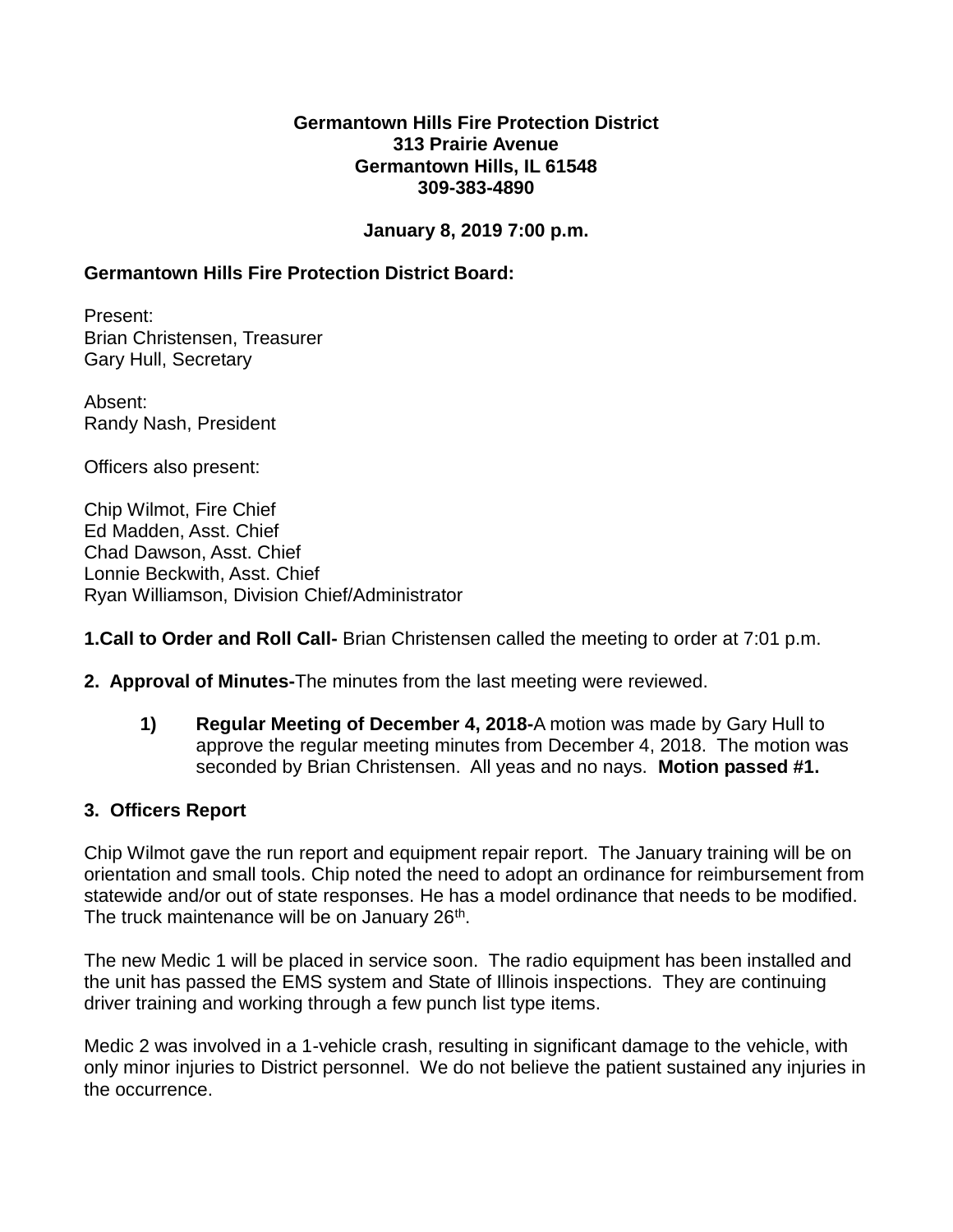Chip Wilmot noted there will need to be a Special Meeting on Thursday, January 10<sup>th</sup> to talk about the replacement of Medic 2 once we find out from the insurance company what needs to be done. It appears the availability of parts may determine if it can be repaired.

Chad Dawson stated the EMS training is on bleeding and shock.

Ed Madden reported the State Fire Marshal is getting ready to adopt the 2015 version of the life and safety regulations. He noted part of the requirements will be additional business inspections.

# **4. Report from all Committees-None**

# **5. Old Business**

# **1) Discussion and possible action regarding status on the previously approved ambulance replacement**

Chip noted the new ambulance is here. There are a couple of things that need to be done but nothing of significant expense.

# **2) Discussion and possible action regarding preparation and submission of the Annual Comptroller's report.**

Brian Christensen stated the accountant had extended the filing period and the report has now been filed.

### **3) Discussion and possible action regarding replacement of the corporate credit card**

Brian Christensen stated he is working on completing the process.

### **6. New Business**

### **1) Discussion and possible action regarding Medic 2.**

This will be deferred until the Special Meeting on Thursday.

#### **7. Human Resources**

**1) Discussion and possible action regarding appointment of new positions:** None

#### **8. Treasurer Report**

**1) Discussion and possible action regarding authorization of bills presented for payment**